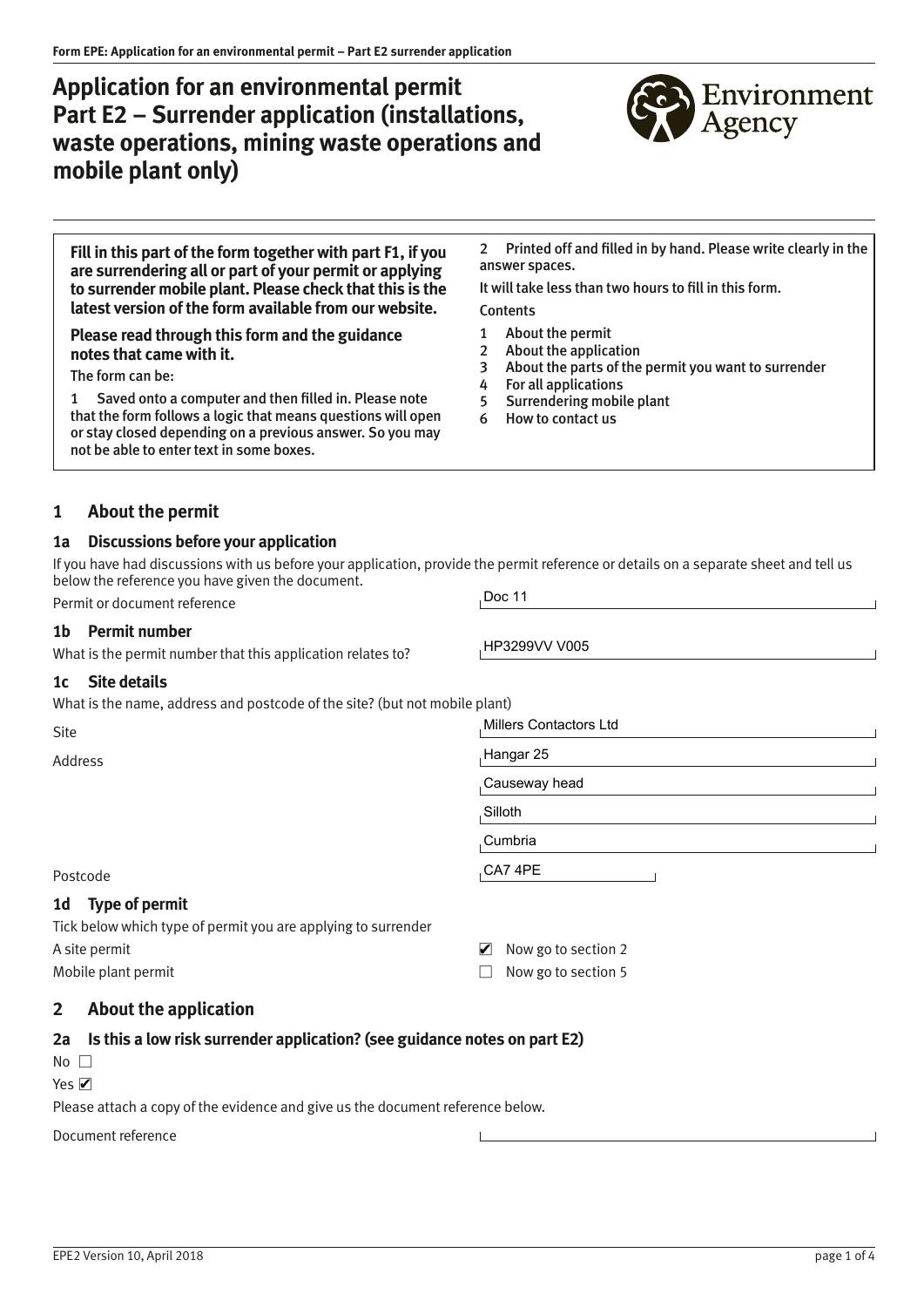# <span id="page-1-0"></span>**2 About the application, continued**

## 2b Have we confirmed during discussions we have had with you before your application that this will be a low **risk surrender?**

 $No \nightharpoonup$ 

#### Yes **☑**

Have there been any changes to your proposal since the discussions?

No w ✔

Yes  $\square$ 

Please send us a copy of confirmation or a letter justifying any changes you have made since pre-application discussions. Give us the reference number you have given this document:

Document reference for the justification

#### **2c Tick below to show whether you are applying to surrender all or part of your permit**

- All of permit  $\Box$  Now go to section 4
- Part of permit **Now go to section 3** Now go to section 3

# **3 About the parts of the permit you want to surrender and the parts you want to keep**

# **3a Fill in Table 1 below with details of all the activities you no longer operate or plan to stop operating**

Fill in a separate table for each activity you are applying to surrender. Use a separate sheet if you have a long list and send it to us with your application form. Tell us below the reference you have given the extra sheet.

Document reference of the extra sheet

#### **Table 1 – Parts of the permit you want to surrender**

| Activity reference       | A3 on permit HP3299VV V005     |                                 |                |                               |          |
|--------------------------|--------------------------------|---------------------------------|----------------|-------------------------------|----------|
| Installations only       |                                | Description of the              | Description of | Standard                      |          |
| Schedule 1<br>references | Description of<br>the activity | Directly associated<br>activity | waste facility | the mining waste<br>operation | facility |
|                          | A3 mixing and                  |                                 |                |                               |          |
|                          | blending                       |                                 |                |                               |          |
|                          |                                |                                 |                |                               |          |
|                          |                                |                                 |                |                               |          |
|                          |                                |                                 |                |                               |          |
|                          |                                |                                 |                |                               |          |
|                          |                                |                                 |                |                               |          |
|                          |                                |                                 |                |                               |          |
|                          |                                |                                 |                |                               |          |
|                          |                                |                                 |                |                               |          |
|                          |                                |                                 |                |                               |          |

Supply

1 a map or plan identifying the part (or parts) of the permit your application relates to.

Document map or plan reference

Doc 1

2 a map or plan identifying the part (or parts) of the permit you will be keeping (please clearly mark the new boundary).

Document map or plan reference

There is no change to the boundary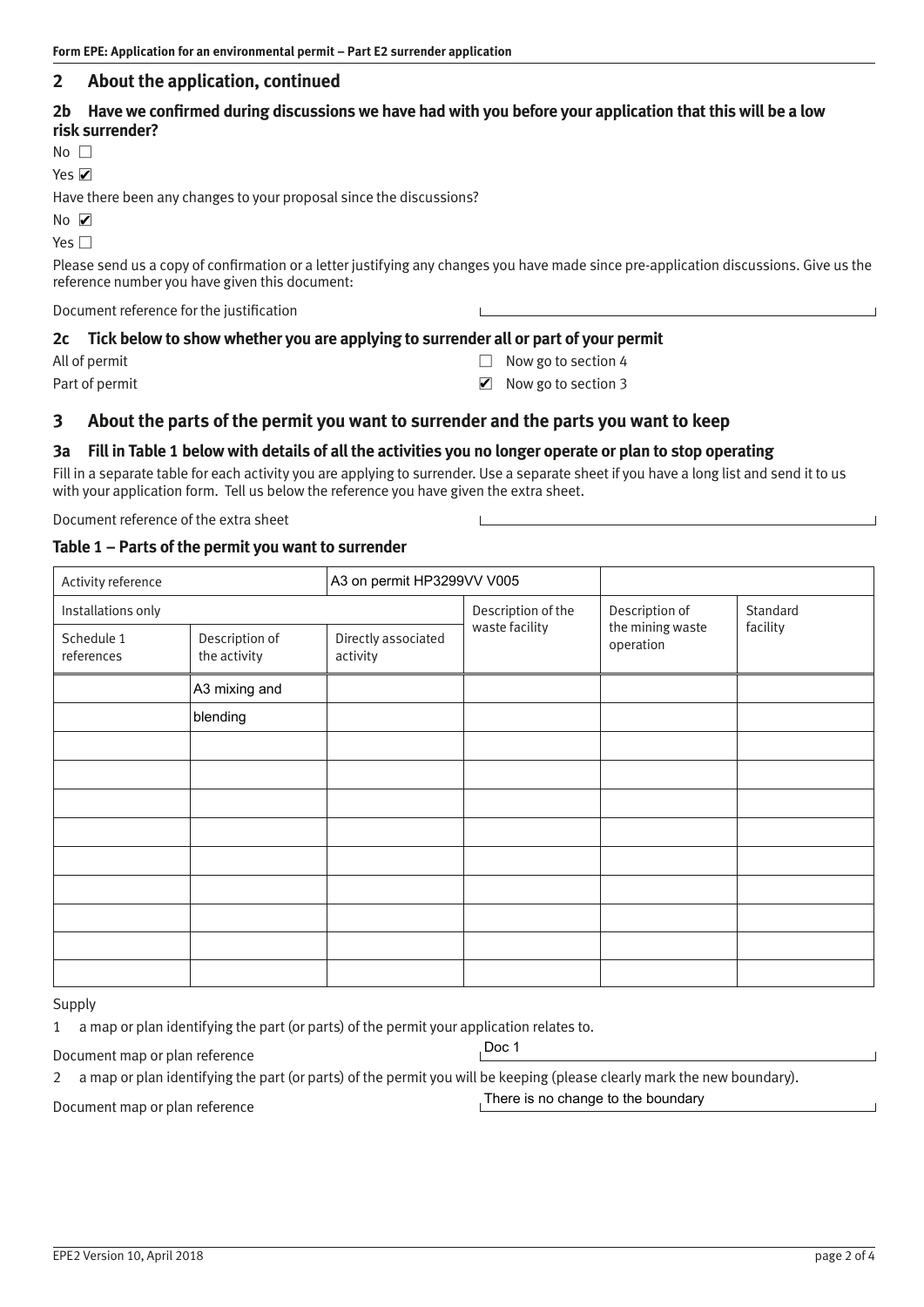# <span id="page-2-0"></span>**3 About the parts of the permit you want to surrender and the parts you want to keep, continued**

# **3b Do you think you will need to apply to vary (change) any of the permit conditions as a result of surrendering part of your permit?**

Note: If you are partially surrendering an area of land only it is unlikely that you will need to amend any conditions other than the site plan.

No  $\triangleright$  Now go to section 4

Yes  $\Box$  Fill in the relevant parts of C1 to C7 of the application form, giving details of how the permit conditions will need to be changed as a result of surrendering part of the permit

Document reference of these details

# **4 For all applications**

**4a Please provide a site report/baseline report/surrender report which describes the condition of the site, or the parts of the permit the application relates to (see guidance notes on part E2).** Doc  $10$ 

Document reference of the report

# **4b Have you taken any steps on the site (or the part of the site you are surrendering) to avoid any pollution risks or to return the site to a satisfactory condition?**

 $No \nightharpoonup$ 

Yes  $\blacksquare$  Describe the steps you have taken

Document reference of your explanation

Doc 10

# **4c Does a financial provision agreement exist for this site?**

- (This information will allow the provision to be returned or cancelled correctly on surrender of the permit)
- No w ✔

 $Yes \Box$ 

Now fill in part F1.

# **5 Surrendering mobile plant**

I want to surrender the environmental permit mentioned in section 1 above which is a section 1 above which is a section of  $\Box$ 

#### **5a Tell us the date on which you want to surrender the plant**

(This must be at least 20 working days from the date you fill this form in.)

Date you want to surrender the plant (DD/MM/YYYY)

#### **6 How to contact us**

If you need help filling in this form, please contact the person who sent it to you or contact us as shown below.

General enquiries: 03708 506 506 (Monday to Friday, 8am to 6pm)

Textphone: 03702 422 549 (Monday to Friday, 8am to 6pm)

Email: [enquiries@environment-agency.gov.uk](mailto:enquiries@environment-agency.gov.uk) 

Website: [www.gov.uk/government/organisations/environment](http://www.gov.uk/government/organisations/environment-agency)-agency

If you are happy with our service, please tell us. It helps us to identify good practice and encourages our staff. If you're not happy with our service, please tell us how we can improve it.

# Please tell us if you need information in a different language or format (for example, in large print) so we can keep in **touch with you more easily.**